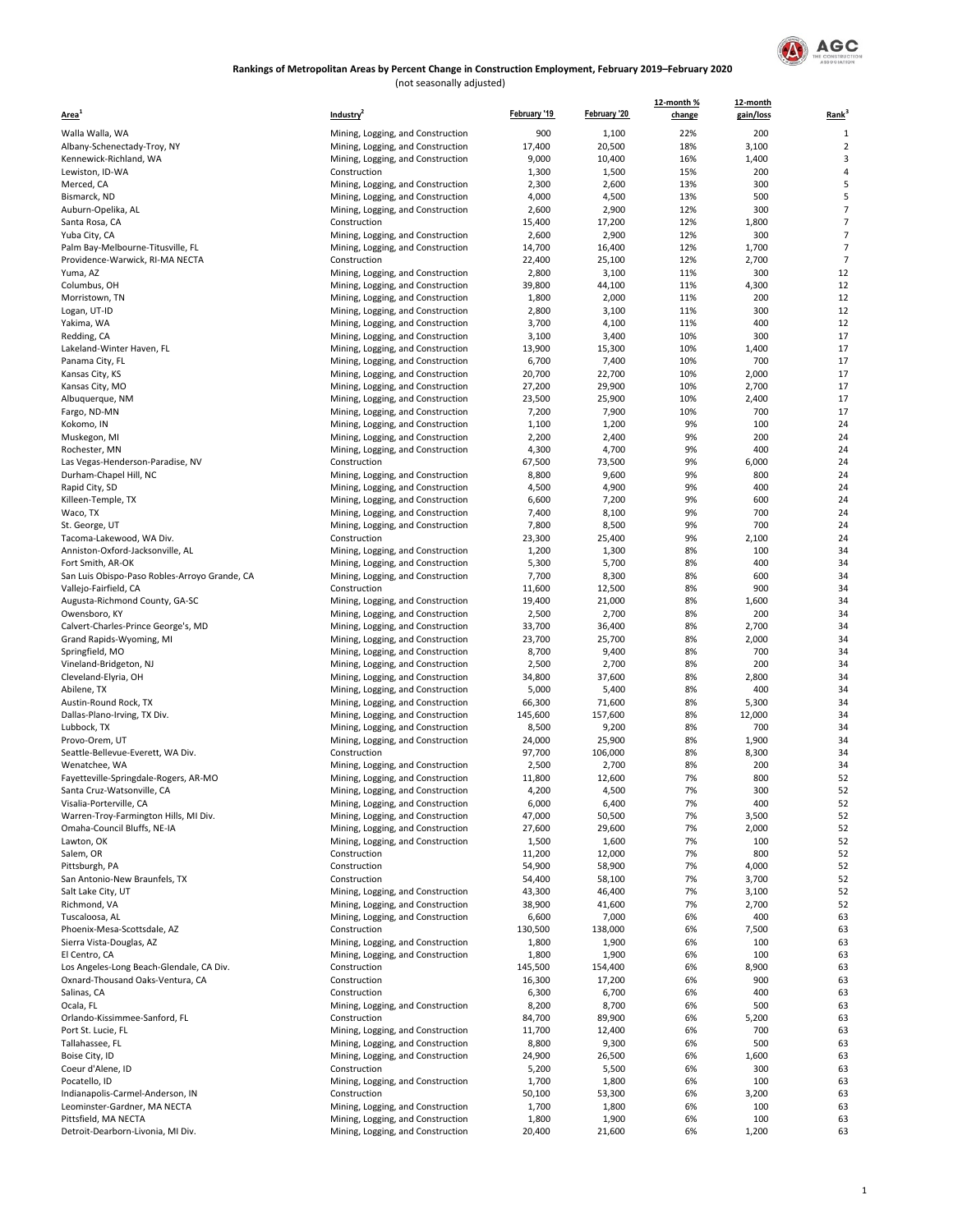

#### (not seasonally adjusted) **Rankings of Metropolitan Areas by Percent Change in Construction Employment, February 2019–February 2020**

| Area <sup>1</sup>                                 | Industry <sup>2</sup>                                                  | February '19     | February '20     | 12-month %<br>change | 12-month<br>gain/loss | Rank <sup>3</sup> |
|---------------------------------------------------|------------------------------------------------------------------------|------------------|------------------|----------------------|-----------------------|-------------------|
| Flint, MI                                         | Mining, Logging, and Construction                                      | 5,100            | 5,400            | 6%                   | 300                   | 63                |
| Jackson, MI                                       | Mining, Logging, and Construction                                      | 1,800            | 1,900            | 6%                   | 100                   | 63                |
| Dover-Durham, NH-ME NECTA                         | Mining, Logging, and Construction                                      | 1,600            | 1,700            | 6%                   | 100                   | 63                |
| Nashua, NH-MA NECTA Div.                          | Mining, Logging, and Construction                                      | 5,100            | 5,400            | 6%                   | 300                   | 63                |
| Rochester, NY                                     | Construction                                                           | 19,600           | 20,700           | 6%                   | 1,100                 | 63                |
| Burlington, NC                                    | Mining, Logging, and Construction                                      | 3,100            | 3,300            | 6%                   | 200                   | 63                |
| Greenville, NC                                    | Mining, Logging, and Construction                                      | 3,600            | 3,800            | 6%                   | 200                   | 63                |
| Winston-Salem, NC                                 | Mining, Logging, and Construction                                      | 11,100           | 11,800           | 6%                   | 700                   | 63                |
| Akron, OH                                         | Mining, Logging, and Construction                                      | 13,000           | 13,800           | 6%                   | 800                   | 63                |
| Bend-Redmond, OR                                  | Mining, Logging, and Construction                                      | 6,500            | 6,900            | 6%                   | 400                   | 63                |
| Gettysburg, PA                                    | Mining, Logging, and Construction                                      | 1,600            | 1,700            | 6%                   | 100                   | 63                |
| El Paso, TX<br>Ogden-Clearfield, UT               | Mining, Logging, and Construction                                      | 16,600           | 17,600           | 6%<br>6%             | 1,000                 | 63                |
| Olympia-Tumwater, WA                              | Mining, Logging, and Construction                                      | 19,300<br>6,400  | 20,400<br>6,800  | 6%                   | 1,100<br>400          | 63<br>63          |
| Milwaukee-Waukesha-West Allis, WI                 | Mining, Logging, and Construction<br>Construction                      | 29,700           | 31,400           | 6%                   | 1,700                 | 63                |
| Oshkosh-Neenah, WI                                | Mining, Logging, and Construction                                      | 5,200            | 5,500            | 6%                   | 300                   | 63                |
| Huntsville, AL                                    | Mining, Logging, and Construction                                      | 9,200            | 9,700            | 5%                   | 500                   | 97                |
| Montgomery, AL                                    | Mining, Logging, and Construction                                      | 6,300            | 6,600            | 5%                   | 300                   | 97                |
| Prescott, AZ                                      | Mining, Logging, and Construction                                      | 5,900            | 6,200            | 5%                   | 300                   | 97                |
| Chico, CA                                         | Mining, Logging, and Construction                                      | 4,100            | 4,300            | 5%                   | 200                   | 97                |
| Madera, CA                                        | Mining, Logging, and Construction                                      | 1,900            | 2,000            | 5%                   | 100                   | 97                |
| Riverside-San Bernardino-Ontario, CA              | Construction                                                           | 101,100          | 106,600          | 5%                   | 5,500                 | 97                |
| Naples-Immokalee-Marco Island, FL                 | Mining, Logging, and Construction                                      | 17,700           | 18,600           | 5%                   | 900                   | 97                |
| Pensacola-Ferry Pass-Brent, FL                    | Mining, Logging, and Construction                                      | 12,100           | 12,700           | 5%                   | 600                   | 97                |
| Sebastian-Vero Beach, FL                          | Mining, Logging, and Construction                                      | 4,300            | 4,500            | 5%                   | 200                   | 97                |
| Urban Honolulu, HI                                | Mining, Logging, and Construction                                      | 26,600           | 27,800           | 5%                   | 1,200                 | 97                |
| Idaho Falls, ID                                   | Mining, Logging, and Construction                                      | 3,900            | 4,100            | 5%                   | 200                   | 97                |
| Hagerstown-Martinsburg, MD-WV                     | Mining, Logging, and Construction                                      | 4,000            | 4,200            | 5%                   | 200                   | 97                |
| Ann Arbor, MI                                     | Mining, Logging, and Construction                                      | 4,300            | 4,500            | 5%                   | 200                   | 97                |
| St. Cloud, MN                                     | Mining, Logging, and Construction                                      | 5,700            | 6,000            | 5%                   | 300                   | 97                |
| Middlesex-Monmouth-Ocean, NJ                      | Mining, Logging, and Construction                                      | 38,000<br>13,600 | 39,900<br>14,300 | 5%<br>5%             | 1,900<br>700          | 97<br>97          |
| Toledo, OH<br>Portland-Vancouver-Hillsboro, OR-WA | Mining, Logging, and Construction<br>Construction                      | 72,100           | 75,800           | 5%                   | 3,700                 | 97                |
| Spokane-Spokane Valley, WA                        | Mining, Logging, and Construction                                      | 13,300           | 13,900           | 5%                   | 600                   | 97                |
| Dothan, AL                                        | Mining, Logging, and Construction                                      | 2,600            | 2,700            | 4%                   | 100                   | 115               |
| Little Rock-North Little Rock-Conway, AR          | Mining, Logging, and Construction                                      | 17,300           | 18,000           | 4%                   | 700                   | 115               |
| Bakersfield, CA                                   | Construction                                                           | 15,700           | 16,400           | 4%                   | 700                   | 115               |
| Oakland-Hayward-Berkeley, CA Div.                 | Construction                                                           | 71,600           | 74,600           | 4%                   | 3,000                 | 115               |
| Bridgeport-Stamford-Norwalk, CT NECTA             | Mining, Logging, and Construction                                      | 11,500           | 12,000           | 4%                   | 500                   | 115               |
| Cape Coral-Fort Myers, FL                         | Mining, Logging, and Construction                                      | 32,000           | 33,300           | 4%                   | 1,300                 | 115               |
| Deltona-Daytona Beach-Ormond Beach, FL            | Mining, Logging, and Construction                                      | 14,100           | 14,600           | 4%                   | 500                   | 115               |
| West Palm Beach-Boca Raton-Delray Beach, FL Div.  | Construction                                                           | 38,500           | 39,900           | 4%                   | 1,400                 | 115               |
| Lexington-Fayette, KY                             | Mining, Logging, and Construction                                      | 12,800           | 13,300           | 4%                   | 500                   | 115               |
| Houma-Thibodaux, LA                               | Construction                                                           | 4,700            | 4,900            | 4%                   | 200                   | 115               |
| Bangor, ME NECTA                                  | Construction                                                           | 2,800            | 2,900            | 4%                   | 100                   | 115               |
| Lincoln, NE                                       | Mining, Logging, and Construction                                      | 8,500            | 8,800            | 4%                   | 300                   | 115               |
| Reno, NV                                          | Construction                                                           | 16,300           | 17,000           | 4%                   | 700                   | 115               |
| Bergen-Hudson-Passaic, NJ                         | Mining, Logging, and Construction                                      | 29,200           | 30,300           | 4%                   | 1,100                 | 115               |
| Buffalo-Cheektowaga-Niagara Falls, NY             | Mining, Logging, and Construction                                      | 18,000           | 18,800           | 4%<br>4%             | 800<br>100            | 115<br>115        |
| Kingston, NY<br>Utica-Rome, NY                    | Mining, Logging, and Construction                                      | 2,700<br>2,800   | 2,800<br>2,900   | 4%                   | 100                   | 115               |
| Charlotte-Concord-Gastonia, NC-SC                 | Mining, Logging, and Construction<br>Mining, Logging, and Construction | 66,300           | 69,100           | 4%                   | 2,800                 | 115               |
| Altoona, PA                                       | Mining, Logging, and Construction                                      | 2,600            | 2,700            | 4%                   | 100                   | 115               |
| Charleston-North Charleston, SC                   | Mining, Logging, and Construction                                      | 21,500           | 22,300           | 4%                   | 800                   | 115               |
| Greenville-Anderson-Mauldin, SC                   | Mining, Logging, and Construction                                      | 18,700           | 19,400           | 4%                   | 700                   | 115               |
| Spartanburg, SC                                   | Mining, Logging, and Construction                                      | 7,500            | 7,800            | 4%                   | 300                   | 115               |
| Sioux Falls, SD                                   | Mining, Logging, and Construction                                      | 8,000            | 8,300            | 4%                   | 300                   | 115               |
| Knoxville, TN                                     | Mining, Logging, and Construction                                      | 18,200           | 19,000           | 4%                   | 800                   | 115               |
| Nashville-Davidson--Murfreesboro--Franklin, TN    | Mining, Logging, and Construction                                      | 47,000           | 48,700           | 4%                   | 1,700                 | 115               |
| Houston-The Woodlands-Sugar Land, TX              | Construction                                                           | 233,500          | 243,200          | 4%                   | 9,700                 | 115               |
| Bremerton-Silverdale, WA                          | Mining, Logging, and Construction                                      | 4,900            | 5,100            | 4%                   | 200                   | 115               |
| La Crosse-Onalaska, WI-MN                         | Mining, Logging, and Construction                                      | 2,600            | 2,700            | 4%                   | 100                   | 115               |
| Birmingham-Hoover, AL                             | Construction                                                           | 28,700           | 29,500           | 3%                   | 800                   | 143               |
| Decatur, AL                                       | Mining, Logging, and Construction                                      | 4,000            | 4,100            | 3%                   | 100                   | 143               |
| Mobile, AL                                        | Mining, Logging, and Construction                                      | 11,500           | 11,800           | 3%                   | 300                   | 143               |
| Anchorage, AK                                     | Construction                                                           | 8,600            | 8,900            | 3%                   | 300                   | 143               |
| Tucson, AZ                                        | Construction                                                           | 17,400           | 18,000           | 3%                   | 600                   | 143               |
| Fresno, CA                                        | Construction                                                           | 17,700           | 18,300           | 3%                   | 600                   | 143               |
| Modesto, CA                                       | Mining, Logging, and Construction                                      | 10,000           | 10,300           | 3%                   | 300                   | 143               |
| Sacramento--Roseville--Arden-Arcade, CA           | Construction                                                           | 64,200<br>3,500  | 66,000<br>3,600  | 3%<br>3%             | 1,800<br>100          | 143<br>143        |
| Pueblo, CO<br>New Haven, CT NECTA                 | Mining, Logging, and Construction<br>Mining, Logging, and Construction | 10,000           | 10,300           | 3%                   | 300                   | 143               |
| Gainesville, FL                                   | Mining, Logging, and Construction                                      | 6,000            | 6,200            | 3%                   | 200                   | 143               |
| Tampa-St. Petersburg-Clearwater, FL               | Construction                                                           | 79,800           | 82,400           | 3%                   | 2,600                 | 143               |
| Champaign-Urbana, IL                              | Mining, Logging, and Construction                                      | 3,300            | 3,400            | 3%                   | 100                   | 143               |
| Elkhart-Goshen, IN                                | Mining, Logging, and Construction                                      | 3,900            | 4,000            | 3%                   | 100                   | 143               |
| Gary, IN Div.                                     | Construction                                                           | 15,600           | 16,000           | 3%                   | 400                   | 143               |
| Lafayette-West Lafayette, IN                      | Mining, Logging, and Construction                                      | 3,400            | 3,500            | 3%                   | 100                   | 143               |
| Baltimore-Columbia-Towson, MD                     | Mining, Logging, and Construction                                      | 78,400           | 81,000           | 3%                   | 2,600                 | 143               |
| Lowell-Billerica-Chelmsford, MA-NH NECTA Div.     | Mining, Logging, and Construction                                      | 8,900            | 9,200            | 3%                   | 300                   | 143               |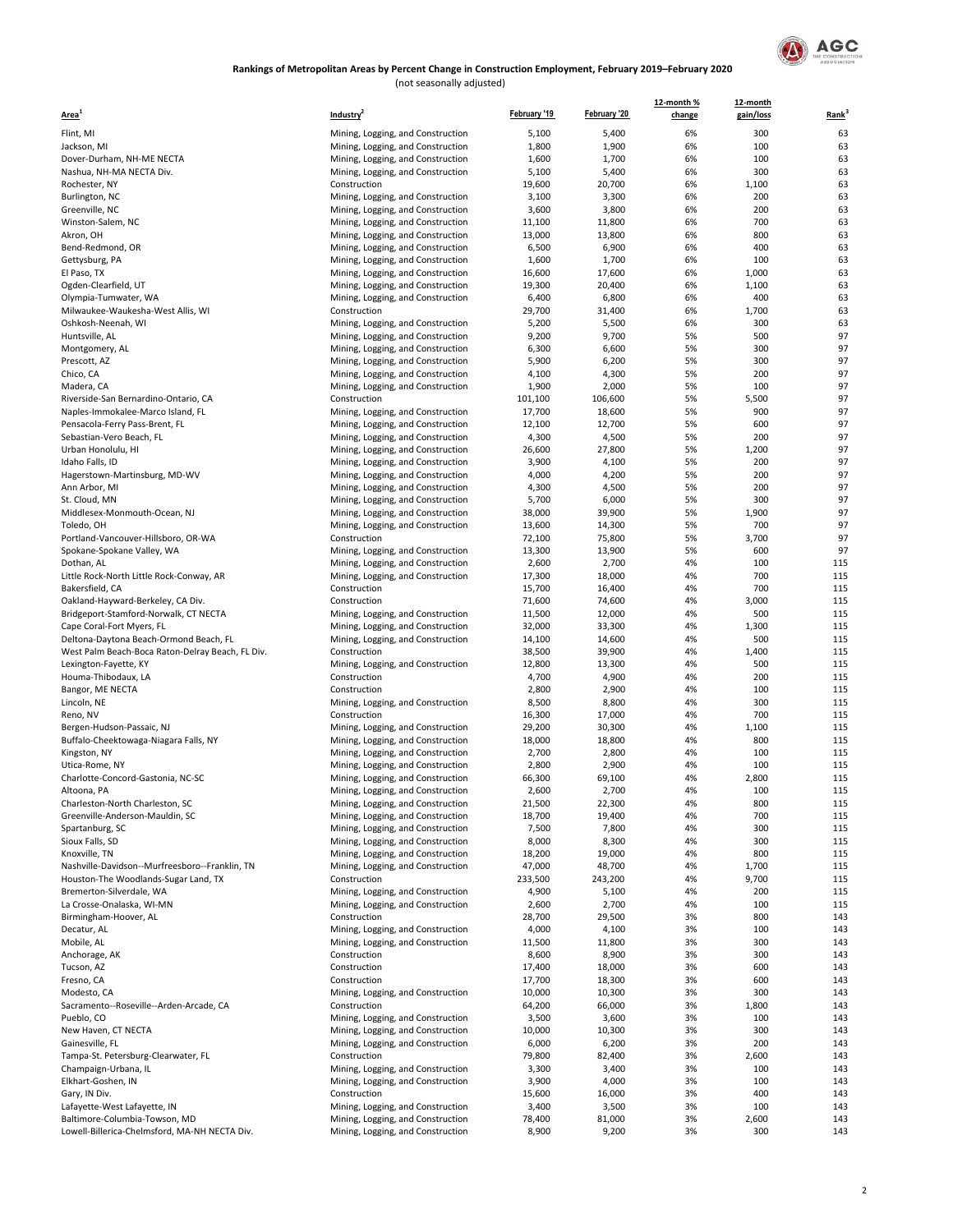

(not seasonally adjusted)

| Area <sup>1</sup>                                          | Industry <sup>4</sup>                                                  | February '19    | February '20     | 12-month %<br>change | 12-month<br>gain/loss | Rank <sup>3</sup> |
|------------------------------------------------------------|------------------------------------------------------------------------|-----------------|------------------|----------------------|-----------------------|-------------------|
| Las Cruces, NM                                             | Mining, Logging, and Construction                                      | 3,800           | 3,900            | 3%                   | 100                   | 143               |
| Oklahoma City, OK                                          | Construction                                                           | 31,200          | 32,100           | 3%                   | 900                   | 143               |
| Eugene, OR                                                 | Construction                                                           | 7,100           | 7,300            | 3%                   | 200                   | 143               |
| Lancaster, PA                                              | Mining, Logging, and Construction                                      | 17,300          | 17,900           | 3%                   | 600                   | 143               |
| Columbia, SC                                               | Mining, Logging, and Construction                                      | 16,900          | 17,400           | 3%                   | 500                   | 143               |
| Myrtle Beach-Conway-North Myrtle Beach, SC-NC              | Mining, Logging, and Construction                                      | 10,700          | 11,000           | 3%                   | 300                   | 143               |
| Clarksville, TN-KY                                         | Mining, Logging, and Construction                                      | 3,100           | 3,200            | 3%                   | 100                   | 143               |
| Amarillo, TX                                               | Mining, Logging, and Construction                                      | 7,100           | 7,300            | 3%                   | 200                   | 143               |
| Brownsville-Harlingen, TX                                  | Mining, Logging, and Construction                                      | 3,000           | 3,100            | 3%                   | 100                   | 143<br>143        |
| Longview, WA<br>Eau Claire, WI                             | Mining, Logging, and Construction                                      | 3,300<br>3,200  | 3,400<br>3,300   | 3%<br>3%             | 100<br>100            | 143               |
| Fond du Lac, WI                                            | Mining, Logging, and Construction<br>Mining, Logging, and Construction | 3,000           | 3,100            | 3%                   | 100                   | 143               |
| San Diego-Carlsbad, CA                                     | Construction                                                           | 81,800          | 83,600           | 2%                   | 1,800                 | 173               |
| San Jose-Sunnyvale-Santa Clara, CA                         | Construction                                                           | 50,300          | 51,400           | 2%                   | 1,100                 | 173               |
| Stockton-Lodi, CA                                          | Construction                                                           | 12,300          | 12,600           | 2%                   | 300                   | 173               |
| Colorado Springs, CO                                       | Mining, Logging, and Construction                                      | 17,800          | 18,200           | 2%                   | 400                   | 173               |
| Greeley, CO                                                | Mining, Logging, and Construction                                      | 20,700          | 21,200           | 2%                   | 500                   | 173               |
| Salisbury, MD-DE                                           | Mining, Logging, and Construction                                      | 9,000           | 9,200            | 2%                   | 200                   | 173               |
| Jacksonville, FL                                           | Construction                                                           | 45,200          | 46,200           | 2%                   | 1,000                 | 173               |
| Savannah, GA                                               | Mining, Logging, and Construction                                      | 8,400           | 8,600            | 2%                   | 200                   | 173               |
| Kahului-Wailuku-Lahaina, HI                                | Mining, Logging, and Construction                                      | 4,100           | 4,200            | 2%                   | 100                   | 173               |
| Chicago-Naperville-Arlington Heights, IL Div.              | Construction                                                           | 117,500         | 119,300          | 2%                   | 1,800                 | 173               |
| Davenport-Moline-Rock Island, IA-IL                        | Mining, Logging, and Construction<br>Mining, Logging, and Construction | 8,900           | 9,100            | 2%<br>2%             | 200<br>100            | 173<br>173        |
| Rockford, IL<br>Silver Spring-Frederick-Rockville, MD Div. | Mining, Logging, and Construction                                      | 4,700<br>34,300 | 4,800<br>35,000  | 2%                   | 700                   | 173               |
| Kalamazoo-Portage, MI                                      | Mining, Logging, and Construction                                      | 5,900           | 6,000            | 2%                   | 100                   | 173               |
| St. Louis, MO-IL                                           | Mining, Logging, and Construction                                      | 63,000          | 64,500           | 2%                   | 1,500                 | 173               |
| Manchester, NH NECTA                                       | Mining, Logging, and Construction                                      | 5,200           | 5,300            | 2%                   | 100                   | 173               |
| Trenton, NJ                                                | Mining, Logging, and Construction                                      | 5,100           | 5,200            | 2%                   | 100                   | 173               |
| Raleigh, NC                                                | Mining, Logging, and Construction                                      | 40,400          | 41,200           | 2%                   | 800                   | 173               |
| Wilmington, NC                                             | Mining, Logging, and Construction                                      | 9,100           | 9,300            | 2%                   | 200                   | 173               |
| Dayton, OH                                                 | Mining, Logging, and Construction                                      | 12,500          | 12,700           | 2%                   | 200                   | 173               |
| Delaware County, PA                                        | Mining, Logging, and Construction                                      | 11,400          | 11,600           | 2%                   | 200                   | 173               |
| Chattanooga, TN-GA                                         | Mining, Logging, and Construction                                      | 11,000          | 11,200           | 2%                   | 200                   | 173               |
| Kingsport-Bristol-Bristol, TN-VA                           | Mining, Logging, and Construction                                      | 5,900           | 6,000            | 2%                   | 100                   | 173               |
| Memphis, TN-MS-AR                                          | Mining, Logging, and Construction                                      | 23,200          | 23,600           | 2%                   | 400                   | 173               |
| Fort Worth-Arlington, TX Div.                              | Mining, Logging, and Construction                                      | 76,300<br>8,400 | 78,100           | 2%<br>2%             | 1,800<br>200          | 173<br>173        |
| Roanoke, VA<br>Anaheim-Santa Ana-Irvine, CA Div.           | Mining, Logging, and Construction<br>Construction                      | 103,800         | 8,600<br>104,700 | 1%                   | 900                   | 199               |
| Denver-Aurora-Lakewood, CO                                 | Mining, Logging, and Construction                                      | 107,600         | 109,000          | 1%                   | 1,400                 | 199               |
| Hartford-West Hartford-East Hartford, CT NECTA             | Mining, Logging, and Construction                                      | 18,100          | 18,200           | 1%                   | 100                   | 199               |
| Crestview-Fort Walton Beach-Destin, FL                     | Mining, Logging, and Construction                                      | 6,900           | 7,000            | 1%                   | 100                   | 199               |
| North Port-Sarasota-Bradenton, FL                          | Mining, Logging, and Construction                                      | 26,100          | 26,400           | 1%                   | 300                   | 199               |
| Atlanta-Sandy Springs-Roswell, GA                          | Construction                                                           | 128,000         | 129,600          | 1%                   | 1,600                 | 199               |
| Elgin, IL Div.                                             | Construction                                                           | 12,100          | 12,200           | 1%                   | 100                   | 199               |
| Lake County-Kenosha County, IL-WI Div.                     | Construction                                                           | 13,800          | 13,900           | 1%                   | 100                   | 199               |
| Des Moines-West Des Moines, IA                             | Mining, Logging, and Construction                                      | 17,600          | 17,800           | 1%                   | 200                   | 199               |
| Louisville/Jefferson County, KY-IN                         | Mining, Logging, and Construction                                      | 28,400          | 28,700           | 1%<br>1%             | 300                   | 199               |
| Lafayette, LA<br>Boston-Cambridge-Newton, MA NECTA Div.    | Construction<br>Mining, Logging, and Construction                      | 9,000<br>69,400 | 9,100<br>70,400  | 1%                   | 100<br>1,000          | 199<br>199        |
| Lansing-East Lansing, MI                                   | Mining, Logging, and Construction                                      | 7,300           | 7,400            | 1%                   | 100                   | 199               |
| Minneapolis-St. Paul-Bloomington, MN-WI                    | Mining, Logging, and Construction                                      | 73,600          | 74,300           | 1%                   | 700                   | 199               |
| Jackson, MS                                                | Construction                                                           | 10,000          | 10,100           | 1%                   | 100                   | 199               |
| Camden, NJ Div.                                            | Mining, Logging, and Construction                                      | 21,800          | 22,000           | 1%                   | 200                   | 199               |
| Longview, TX                                               | Mining, Logging, and Construction                                      | 15,100          | 15,300           | 1%                   | 200                   | 199               |
| Virginia Beach-Norfolk-Newport News, VA-NC                 | Mining, Logging, and Construction                                      | 38,300          | 38,500           | 1%                   | 200                   | 199               |
| Appleton, WI                                               | Mining, Logging, and Construction                                      | 8,300           | 8,400            | 1%                   | 100                   | 199               |
| Florence-Muscle Shoals, AL                                 | Mining, Logging, and Construction                                      | 3,400           | 3,400            | 0%                   | 0                     | 218               |
| Gadsden, AL                                                | Mining, Logging, and Construction                                      | 1,000           | 1,000            | 0%                   | 0                     | 218               |
| Fairbanks, AK                                              | Construction                                                           | 2,200           | 2,200            | 0%                   | 0                     | 218               |
| Lake Havasu City-Kingman, AZ                               | Mining, Logging, and Construction                                      | 3,400           | 3,400            | 0%                   | 0                     | 218               |
| Hanford-Corcoran, CA<br>Boulder, CO                        | Mining, Logging, and Construction<br>Mining, Logging, and Construction | 1,000<br>5,800  | 1,000            | 0%<br>0%             | $\pmb{0}$<br>0        | 218<br>218        |
| Norwich-New London-Westerly, CT-RI NECTA                   | Mining, Logging, and Construction                                      | 3,900           | 5,800<br>3,900   | 0%                   | $\pmb{0}$             | 218               |
| Dover, DE                                                  | Mining, Logging, and Construction                                      | 2,600           | 2,600            | 0%                   | 0                     | 218               |
| Punta Gorda, FL                                            | Mining, Logging, and Construction                                      | 4,200           | 4,200            | 0%                   | $\pmb{0}$             | 218               |
| Columbus, GA-AL                                            | Mining, Logging, and Construction                                      | 4,800           | 4,800            | 0%                   | 0                     | 218               |
| Decatur, IL                                                | Mining, Logging, and Construction                                      | 2,800           | 2,800            | 0%                   | 0                     | 218               |
| Kankakee, IL                                               | Mining, Logging, and Construction                                      | 1,100           | 1,100            | 0%                   | 0                     | 218               |
| Peoria, IL                                                 | Mining, Logging, and Construction                                      | 6,400           | 6,400            | 0%                   | 0                     | 218               |
| Columbus, IN                                               | Mining, Logging, and Construction                                      | 1,600           | 1,600            | 0%                   | $\pmb{0}$             | 218               |
| Fort Wayne, IN                                             | Mining, Logging, and Construction                                      | 10,600          | 10,600           | 0%                   | $\pmb{0}$             | 218               |
| Michigan City-La Porte, IN                                 | Mining, Logging, and Construction                                      | 1,700           | 1,700            | 0%                   | 0                     | 218               |
| Muncie, IN                                                 | Mining, Logging, and Construction                                      | 1,600           | 1,600            | 0%                   | 0                     | 218               |
| Elizabethtown-Fort Knox, KY                                | Mining, Logging, and Construction                                      | 1,900           | 1,900            | 0%                   | 0                     | 218               |
| Lewiston-Auburn, ME NECTA<br>Barnstable Town, MA NECTA     | Mining, Logging, and Construction                                      | 2,700           | 2,700            | 0%<br>0%             | 0<br>0                | 218               |
| Lawrence-Methuen Town-Salem, MA-NH NECTA Div.              | Mining, Logging, and Construction<br>Mining, Logging, and Construction | 6,700<br>3,400  | 6,700<br>3,400   | 0%                   | $\pmb{0}$             | 218<br>218        |
| Lynn-Saugus-Marblehead, MA NECTA Div.                      | Mining, Logging, and Construction                                      | 1,500           | 1,500            | 0%                   | 0                     | 218               |
| Battle Creek, MI                                           | Mining, Logging, and Construction                                      | 1,400           | 1,400            | 0%                   | 0                     | 218               |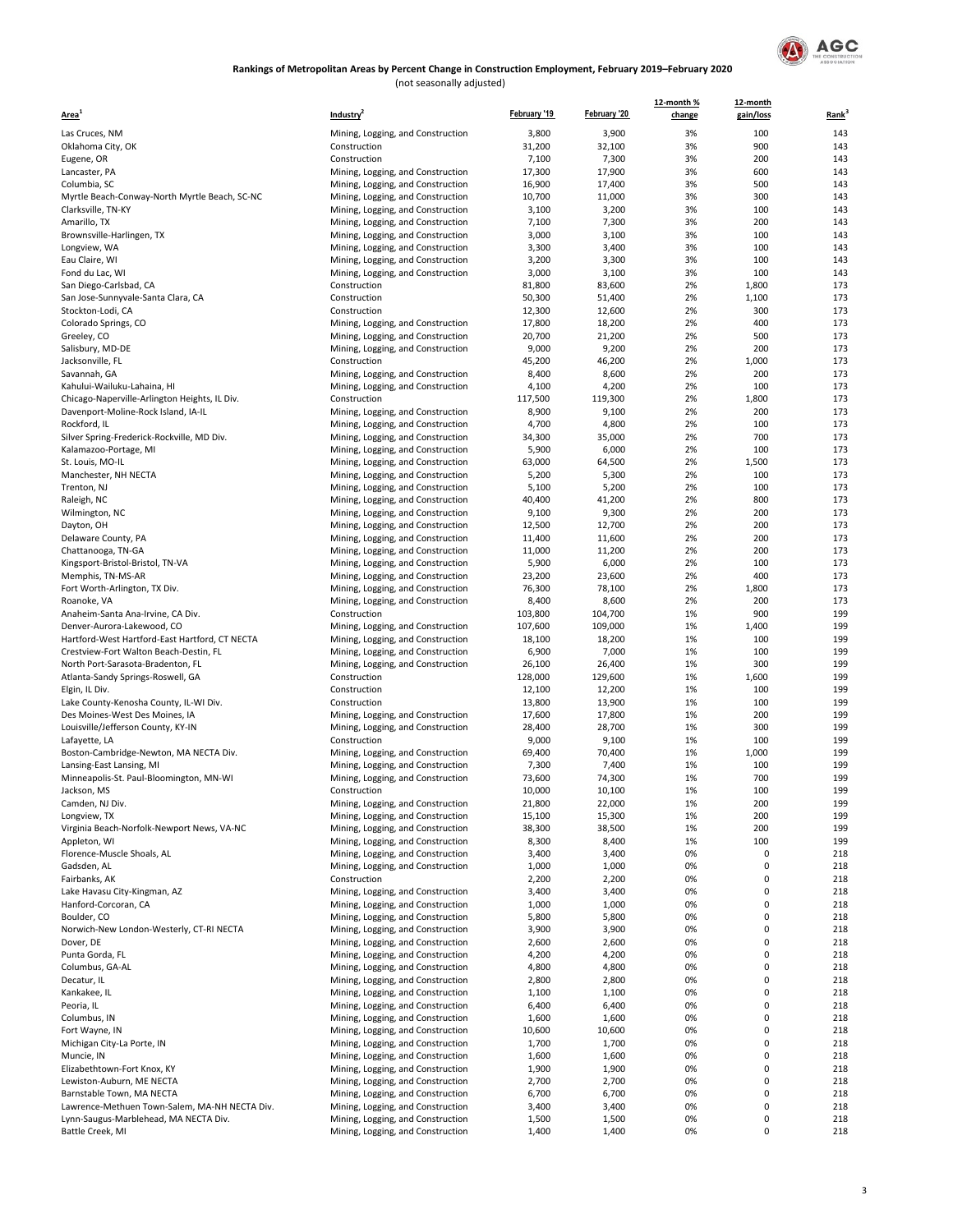

(not seasonally adjusted)

| Area <sup>'</sup>                                       | Industry <sup>4</sup>                                                  | February '19     | February '20    | 12-month %<br>change | 12-month<br>gain/loss    | Rank <sup>3</sup> |
|---------------------------------------------------------|------------------------------------------------------------------------|------------------|-----------------|----------------------|--------------------------|-------------------|
| Bay City, MI                                            | Mining, Logging, and Construction                                      | 1,100            | 1,100           | 0%                   | 0                        | 218               |
| Monroe, MI                                              | Mining, Logging, and Construction                                      | 1,800            | 1,800           | 0%                   | $\pmb{0}$                | 218               |
| Niles-Benton Harbor, MI                                 | Mining, Logging, and Construction                                      | 2,600            | 2,600           | 0%                   | $\pmb{0}$                | 218               |
| Portsmouth, NH-ME NECTA                                 | Mining, Logging, and Construction                                      | 2,600            | 2,600           | 0%                   | $\mathbf 0$              | 218               |
| Santa Fe, NM                                            | Mining, Logging, and Construction                                      | 2,800            | 2,800           | 0%                   | $\pmb{0}$                | 218               |
| Dutchess County-Putnam County, NY Div.                  | Mining, Logging, and Construction                                      | 8,100            | 8,100           | 0%                   | $\mathbf 0$              | 218               |
| Elmira, NY                                              | Mining, Logging, and Construction                                      | 1,300            | 1,300           | 0%                   | $\mathbf 0$              | 218               |
| Glens Falls, NY                                         | Mining, Logging, and Construction                                      | 2,200            | 2,200           | 0%                   | $\mathbf 0$              | 218               |
| Ithaca, NY                                              | Mining, Logging, and Construction                                      | 1,200            | 1,200           | 0%                   | 0                        | 218               |
| Watertown-Fort Drum, NY                                 | Mining, Logging, and Construction                                      | 1,400            | 1,400           | 0%<br>0%             | $\pmb{0}$<br>$\mathbf 0$ | 218<br>218        |
| Asheville, NC<br>Hickory-Lenoir-Morganton, NC           | Mining, Logging, and Construction<br>Mining, Logging, and Construction | 10,100<br>4,500  | 10,100<br>4,500 | 0%                   | $\pmb{0}$                | 218               |
| Rocky Mount, NC                                         | Mining, Logging, and Construction                                      | 2,800            | 2,800           | 0%                   | $\mathbf 0$              | 218               |
| Grand Forks, ND-MN                                      | Mining, Logging, and Construction                                      | 2,400            | 2,400           | 0%                   | $\pmb{0}$                | 218               |
| Lima, OH                                                | Mining, Logging, and Construction                                      | 1,900            | 1,900           | 0%                   | $\pmb{0}$                | 218               |
| Weirton-Steubenville, WV-OH                             | Mining, Logging, and Construction                                      | 1,600            | 1,600           | 0%                   | $\mathbf 0$              | 218               |
| Albany, OR                                              | Construction                                                           | 3,100            | 3,100           | 0%                   | $\pmb{0}$                | 218               |
| Corvallis, OR                                           | Mining, Logging, and Construction                                      | 1,500            | 1,500           | 0%                   | 0                        | 218               |
| Grants Pass, OR                                         | Construction                                                           | 1,000            | 1,000           | 0%                   | $\pmb{0}$                | 218               |
| Chambersburg-Waynesboro, PA                             | Mining, Logging, and Construction                                      | 2,200            | 2,200           | 0%                   | $\pmb{0}$                | 218               |
| East Stroudsburg, PA                                    | Mining, Logging, and Construction                                      | 1,800            | 1,800           | 0%                   | $\mathbf 0$              | 218               |
| Erie, PA                                                | Mining, Logging, and Construction                                      | 3,700            | 3,700           | 0%                   | $\mathbf 0$              | 218               |
| Jackson, TN                                             | Mining, Logging, and Construction                                      | 2,900            | 2,900           | 0%                   | $\pmb{0}$                | 218               |
| Johnson City, TN                                        | Mining, Logging, and Construction                                      | 2,400            | 2,400           | 0%                   | $\pmb{0}$                | 218               |
| Texarkana, TX-AR                                        | Mining, Logging, and Construction                                      | 2,800            | 2,800           | 0%                   | $\mathbf 0$              | 218               |
| Bellingham, WA                                          | Mining, Logging, and Construction                                      | 7,800            | 7,800           | 0%                   | $\pmb{0}$                | 218               |
| Mount Vernon-Anacortes, WA                              | Mining, Logging, and Construction                                      | 4,600            | 4,600           | 0%                   | $\mathbf 0$              | 218               |
| Sheboygan, WI                                           | Mining, Logging, and Construction                                      | 2,100            | 2,100           | 0%                   | $\pmb{0}$                | 218               |
| Wausau, WI                                              | Mining, Logging, and Construction                                      | 2,300            | 2,300           | 0%                   | $\mathbf 0$              | 218               |
| San Rafael, CA Div.                                     | Construction                                                           | 7,400            | 7,300           | $-1%$                | $-100$                   | 270               |
| Santa Maria-Santa Barbara, CA                           | Construction                                                           | 8,900            | 8,800           | $-1%$                | $-100$                   | 270               |
| Wilmington, DE-MD-NJ Div.                               | Mining, Logging, and Construction                                      | 16,500           | 16,400          | $-1%$                | $-100$                   | 270               |
| Washington, DC                                          | Mining, Logging, and Construction                                      | 14,700           | 14,600          | $-1%$                | $-100$                   | 270               |
| Fort Lauderdale-Pompano Beach-Deerfield Beach, FL Div.  | Construction                                                           | 49,200           | 48,800          | $-1%$                | $-400$                   | 270               |
| Miami-Miami Beach-Kendall, FL Div.                      | Construction                                                           | 53,200           | 52,900          | $-1%$                | $-300$                   | 270               |
| Portland-South Portland, ME NECTA                       | Mining, Logging, and Construction                                      | 9,400            | 9,300           | $-1%$                | $-100$                   | 270               |
| Framingham, MA NECTA Div.                               | Mining, Logging, and Construction                                      | 8,500            | 8,400           | $-1%$                | $-100$                   | 270               |
| Springfield, MA-CT NECTA                                | Mining, Logging, and Construction                                      | 10,100           | 10,000          | $-1%$                | $-100$                   | 270               |
| Newark, NJ-PA Div.                                      | Mining, Logging, and Construction                                      | 43,900           | 43,300          | $-1%$                | $-600$                   | 270               |
| Nassau County-Suffolk County, NY Div.                   | Mining, Logging, and Construction                                      | 79,900           | 78,900          | $-1%$                | $-1,000$                 | 270               |
| Greensboro-High Point, NC                               | Mining, Logging, and Construction                                      | 15,600           | 15,500          | $-1%$                | $-100$                   | 270               |
| Youngstown-Warren-Boardman, OH-PA                       | Mining, Logging, and Construction                                      | 8,300            | 8,200           | $-1%$                | $-100$                   | 270               |
| Montgomery County-Bucks County-Chester County, PA Div.  | Mining, Logging, and Construction                                      | 51,300           | 51,000          | $-1%$                | $-300$                   | 270               |
| Reading, PA                                             | Mining, Logging, and Construction                                      | 7,300            | 7,200           | $-1%$                | $-100$                   | 270               |
| Scranton--Wilkes-Barre--Hazleton, PA                    | Mining, Logging, and Construction                                      | 9,500            | 9,400           | $-1%$                | $-100$                   | 270               |
| Northern Virginia, VA                                   | Mining, Logging, and Construction                                      | 76,300<br>7,300  | 75,900<br>7,200 | $-1%$<br>$-1%$       | $-400$<br>$-100$         | 270<br>270        |
| Green Bay, WI<br>Madison, WI                            | Mining, Logging, and Construction<br>Mining, Logging, and Construction | 17,000           | 16,800          | $-1%$                | $-200$                   | 270               |
| Napa, CA                                                | Mining, Logging, and Construction                                      | 4,600            | 4,500           | $-2%$                | $-100$                   | 289               |
| San Francisco-Redwood City-South San Francisco, CA Div. | Construction                                                           | 42,500           | 41,600          | $-2%$                | $-900$                   | 289               |
| Fort Collins, CO                                        | Mining, Logging, and Construction                                      | 11,600           | 11,400          | $-2%$                | $-200$                   | 289               |
| Topeka, KS                                              | Mining, Logging, and Construction                                      | 5,000            | 4,900           | $-2%$                | $-100$                   | 289               |
| Wichita, KS                                             | Mining, Logging, and Construction                                      | 16,300           | 16,000          | -2%                  | $-300$                   | 289               |
| Haverhill-Newburyport-Amesbury Town, MA-NH NECTA Div.   | Mining, Logging, and Construction                                      | 4,600            | 4,500           | $-2%$                | $-100$                   | 289               |
| New York City, NY                                       | Mining, Logging, and Construction                                      | 157,100          | 153,900         | $-2%$                | $-3,200$                 | 289               |
| Medford, OR                                             | Construction                                                           | 4,600            | 4,500           | $-2%$                | $-100$                   | 289               |
| Philadelphia City, PA                                   | Mining, Logging, and Construction                                      | 12,200           | 12,000          | $-2%$                | $-200$                   | 289               |
| McAllen-Edinburg-Mission, TX                            | Mining, Logging, and Construction                                      | 8,400            | 8,200           | $-2%$                | $-200$                   | 289               |
| San Angelo, TX                                          | Mining, Logging, and Construction                                      | 4,200            | 4,100           | $-2%$                | $-100$                   | 289               |
| Charlottesville, VA                                     | Mining, Logging, and Construction                                      | 5,700            | 5,600           | $-2%$                | $-100$                   | 289               |
| Lynchburg, VA                                           | Mining, Logging, and Construction                                      | 5,700            | 5,600           | $-2%$                | $-100$                   | 289               |
| Bowling Green, KY                                       | Mining, Logging, and Construction                                      | 2,900            | 2,800           | $-3%$                | $-100$                   | 302               |
| Shreveport-Bossier City, LA                             | Construction                                                           | 7,700            | 7,500           | $-3%$                | $-200$                   | 302               |
| Peabody-Salem-Beverly, MA NECTA Div.                    | Mining, Logging, and Construction                                      | 3,400            | 3,300           | $-3%$                | $-100$                   | 302               |
| Taunton-Middleborough-Norton, MA NECTA Div.             | Mining, Logging, and Construction                                      | 3,200            | 3,100           | $-3%$                | $-100$                   | 302               |
| Gulfport-Biloxi-Pascagoula, MS                          | Mining, Logging, and Construction                                      | 7,800            | 7,600           | $-3%$                | $-200$                   | 302               |
| Binghamton, NY                                          | Mining, Logging, and Construction                                      | 3,400            | 3,300           | $-3%$                | $-100$                   | 302               |
| Fayetteville, NC                                        | Mining, Logging, and Construction                                      | 6,000            | 5,800           | $-3%$                | $-200$                   | 302               |
| York-Hanover, PA<br>Midland, TX                         | Mining, Logging, and Construction                                      | 11,200<br>40,500 | 10,900          | $-3%$<br>-3%         | $-300$                   | 302<br>302        |
| Tyler, TX                                               | Mining, Logging, and Construction                                      | 6,700            | 39,300<br>6,500 | $-3%$                | $-1,200$<br>$-200$       | 302               |
| Wichita Falls, TX                                       | Mining, Logging, and Construction<br>Mining, Logging, and Construction | 3,000            | 2,900           | -3%                  | $-100$                   | 302               |
| Janesville-Beloit, WI                                   | Mining, Logging, and Construction                                      | 3,200            | 3,100           | $-3%$                | $-100$                   | 302               |
| Waterbury, CT NECTA                                     | Mining, Logging, and Construction                                      | 2,700            | 2,600           | $-4%$                | $-100$                   | 314               |
| Bloomington, IN                                         | Mining, Logging, and Construction                                      | 2,700            | 2,600           | $-4%$                | $-100$                   | 314               |
| South Bend-Mishawaka, IN-MI                             | Mining, Logging, and Construction                                      | 5,400            | 5,200           | $-4%$                | $-200$                   | 314               |
| Saginaw, MI                                             | Mining, Logging, and Construction                                      | 2,700            | 2,600           | -4%                  | $-100$                   | 314               |
| Syracuse, NY                                            | Mining, Logging, and Construction                                      | 11,600           | 11,100          | $-4%$                | $-500$                   | 314               |
| Canton-Massillon, OH                                    | Mining, Logging, and Construction                                      | 8,000            | 7,700           | $-4%$                | $-300$                   | 314               |
| Cincinnati, OH-KY-IN                                    | Mining, Logging, and Construction                                      | 44,500           | 42,900          | $-4%$                | $-1,600$                 | 314               |